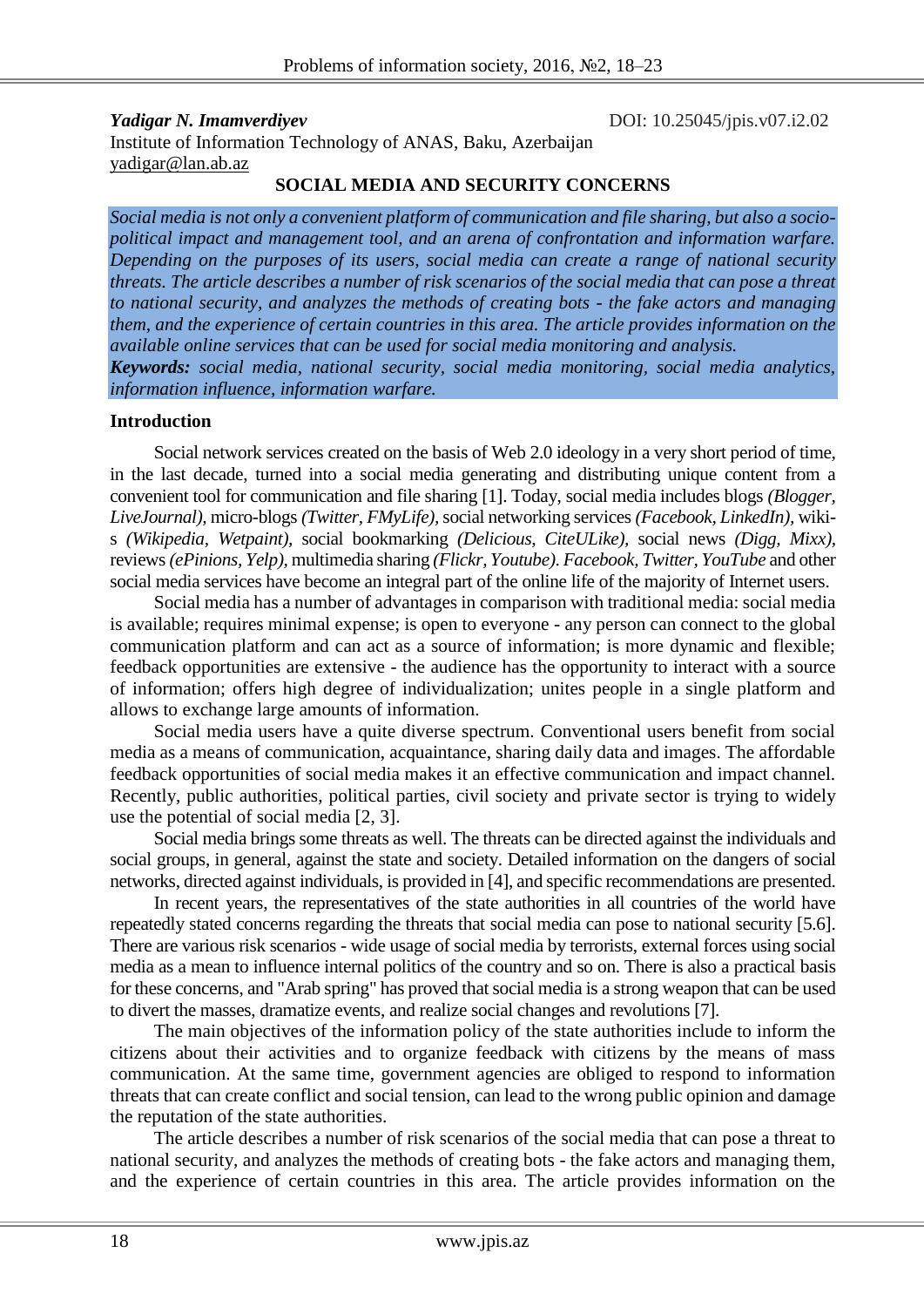available online services that can be used for social media monitoring and analysis.

#### **Social media: risk scenarios**

The main concern of some countries is related to the usage of social media by terrorist, extremist and radical groups. Almost 90% of the organized terrorism on the Internet is carried out through social media sites. Social media provides an opportunity for terrorists to address millions of people in a few seconds. Terrorist groups spread their appeals through YouTube, Facebook, Twitter and other sites, and involve tens of thousands of people to their ranks.

Sometimes, the countries find the way of solution in restricting access to certain social media sites. For example, officials of the European Commission demand more proactive regulation for the online participation of violent extremist groups in Google, Facebook, Twitter and other social media platforms. Officials propose to carefully consider the content posted by the users before uploading it, or to ban the entry of some groups to the social media platforms in general.

Tweets, sensitive to religion, are becoming widespread. People are attacking each other's religious values through social media. The circulation of images insulting religious and racial feelings in social media creates tensions among the masses.

Many politicians and public figures have pages on social networks. Social media is widely used as the means of political propaganda in election campaigns [8]. Some opposition politicians have earned their current status as a result of their active participation in social media. Blogs have become an important tool of political parties and public movements for highlighting actual events. Social media is also used as a convenient tool for organizing socio-political activities. Political parties, NGOs and hackers can pose a serious threat to political stability by using social media.

Social media can be used as a tool for exporting revolution *("Facebook revolution", "Twitter revolution")* to various countries. In 2009-2011, the political crises in Iran and several other Middle Eastern countries, the protests in Ukraine and Russia showed that social media can be used to mobilize protesters, and a small number of public opinion leaders is enough for it [9, 10].

It is known that intelligence agencies obtain a significant portion of the intelligence information (according to some confessions 80%) from open sources. Intelligence methodology based on open sources *(Open Source Intelligence - OSINT)* includes search, selection and collection of information from open sources, as well as its coordinated and cross analysis. The main information sources include media, public reports of public authorities and private companies, official press conferences, various official statements, materials of various conferences and seminars, and so on. Social media is also a great opportunity for intelligence agencies [11]. In 2011, during the operations of *NATO* forces in Libya, social media was widely used as a mean of transmission of intelligence data in real time. The relevant information was processed in a special operation center created in Napoli, Italy [12].

Social media has a great military potential – the usage of mobile phones with *GPS* function provides unlimited opportunities. It takes a few seconds to share geo-information data of an object with its photo in social networks. Social media was used to help the identification of surface targets during air attacks of *NATO* forces in Libya operations in 2011. The information obtained from social networks and other Internet sources allowed online observation of the progress of the military operations [12].

Thus, social media has become a powerful tool of propaganda, disinformation, conscious manipulation, and collection of individual, business and intelligence information [13].

# **About the information impact mechanisms of social media**

Although the social media phenomenon occurred in the last decade, its theoretical foundations were formed long before in the researches conducted in the world's foremost research centers on social psychology, media studies, social information science, social network analysis, complex networks, complex dynamics, complex systems, network wars etc. Social media reveals wide opportunities for experimental verification and real application of the results of these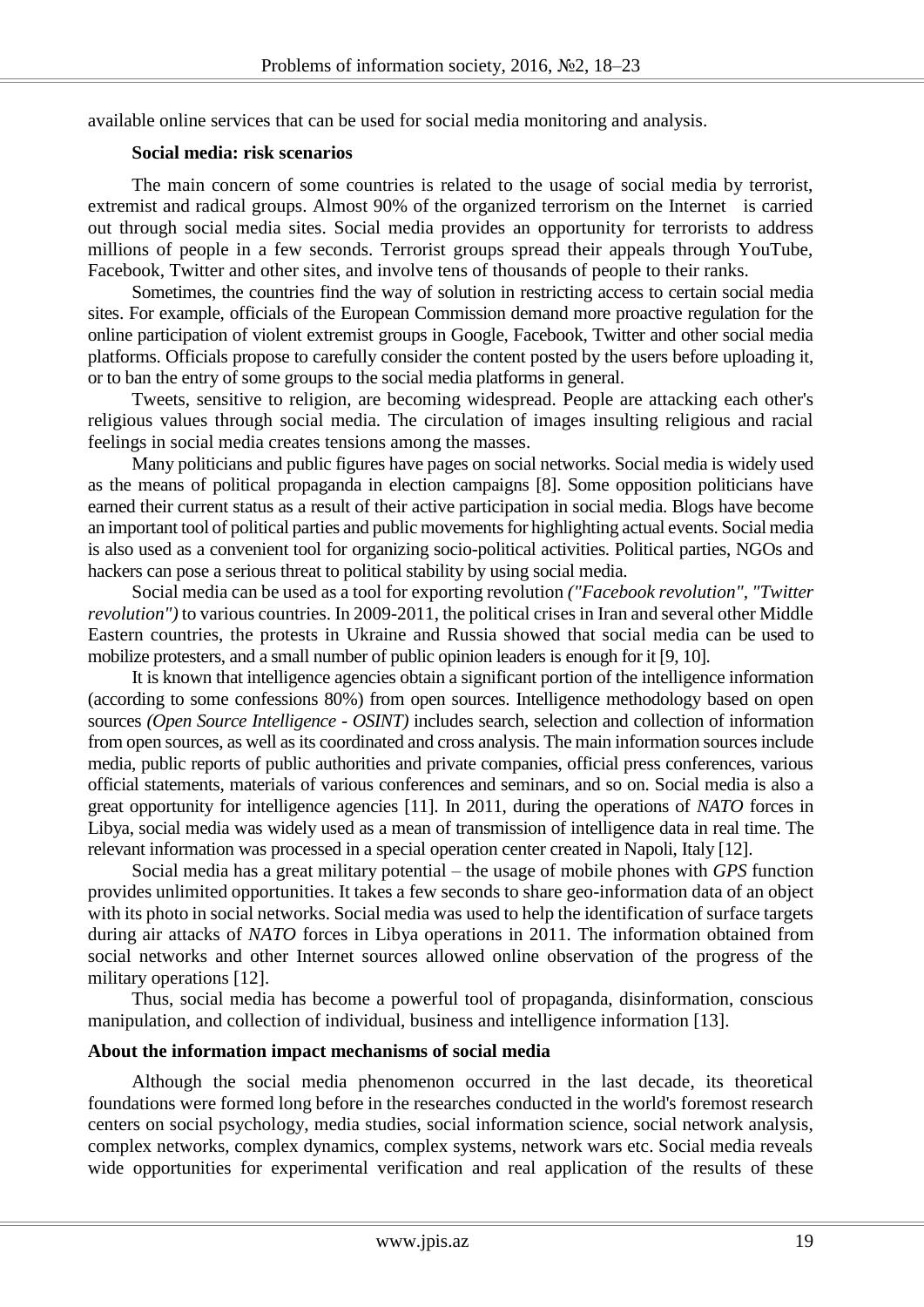researches. The research centers include Los Alamos National Laboratory, where the world's first atomic bomb was prepared, Stanford University, Mitchell Social Network Analysis Center of Manchester University, the Santa Fe Institute, *IBM, RAND Corporation* and others.

According to the views of the social network, humanity consists of a large number of societies, and each person is a member of a number of communities at the same time. The people who a person communicates with are, in their turn, also members of several communities. This chain of relationship creates a number of information channels covering all the mankind. Information can be spread through these channels at any scale as, according to the small world model, all the people are related with each other through common friends and usually the number of common acquaintances is not more than 6 [1].

Understanding the essence of network structures and distribution channels can lead to more effective results in terms of the impact on the audience. It is possible to influence the whole society, including decision-makers through the information published in media and accepted by the society in the right direction.

The mechanism of the information impact on society through network structure is identical everywhere: a customer determines the task, its executors build a network structure consisting of public organizations, journalists (or the whole media and media-holding), political activists, members of an informal movement, in some cases criminal and extremist groups for carrying out this task. They involve some of them with grants, some with promises of political promotion and others simply with money. The involvement of people addicted to the idea given to them plays an important role. They are the driving force, they are able to convince people and to lead them to any radical activities.

However, the peculiarity of the network warfare is that similar operations are not a sudden action, but there are more of them, they occur in different places at different times and carried out by different organizations. These actions jointly contribute to the overall result. The small actions are similar to bee's nest – a bee needle is not dangerous, but the more bees are, the more they sting, and it makes people run. The experts of *RAND* Corporation call this principle *"swarming"* or "herd principle" [14, 15]. "Herd" demonstrates itself as "micromovements", "stings", "reminders": media hype, discussions on various topics that are imposed on the society, various demonstrations, multitude of armed and unarmed physical confrontations. The pre-determined experts willingly express their desired opinions on the screen or on the Internet, the journalists publish scandalous articles, the human rights activists hold rallies and write open letters, and the lawyers give interviews about the arbitrary approach towards the persons who they defend and so on.

# **Fake actors of social media**

"The Guardian" newspaper (UK) reported in 2011 that the US Department of Defense has created a special software to secretly manipulate the mood of social network members with the help of fake "online persons" [16]. Those fake persons had to intellectually influence the Internet users in order to contribute to the dissemination of American propaganda.

[Defense Advanced Research Projects Agency](http://www.darpa.mil/) of the US Department of Defense (DARPA) in 2011 announced a tender for the creation of the software within the framework of Social Media in Strategic Communication (SMISC) program, for such operations [17, 18]. These works could be considered as continuation of the "Operation Earnest Voice", OEV, carried out in Iraq in 2003.

It is possible to create a network of fake social media actors, which is connected to information phase of different countries with the help of software, created by Ntrepid company within SMISC. As a result of this work, the impression of the presence of real people in different countries around the world, not "Sock Puppets", is formed. Details of fake "autobiography", "characters" are created separately for each actor. The document about the online management service of identities says that each fake user profile, all the features of the character should be fully adequate from technical, cultural and geographical point of view. IP addresses for those fake profiles are camouflaged in a way that everything proves that fake actor has placed all the materials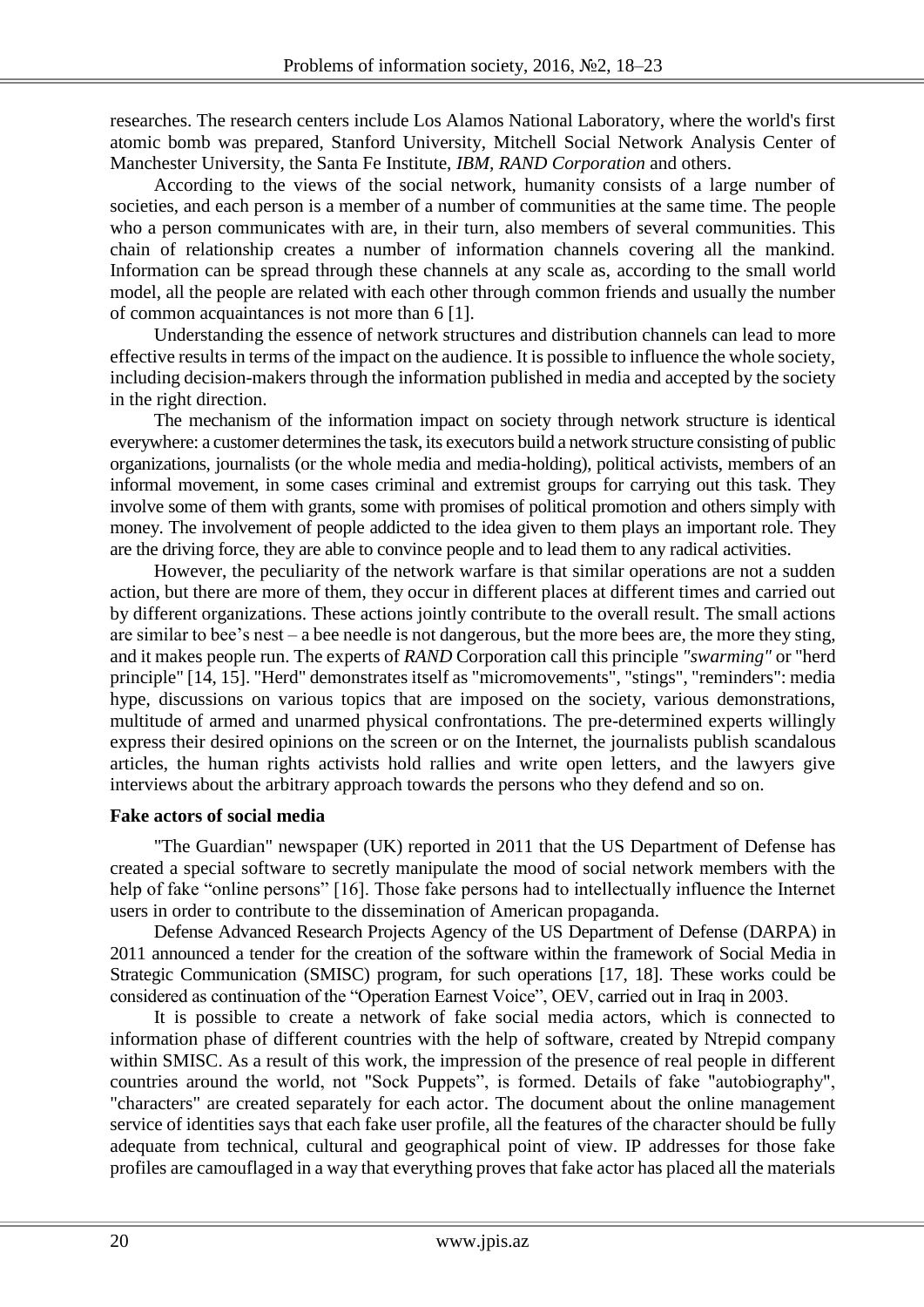in the displayed area. As a result, even experienced opponents become incapable of detection of the facts on manipulation with these fake online persons, they can easily gain the trust of local bloggers. Management service of online people created by Ntrepid allows one operator to manage more than 10 fake social media accounts. Operations management center is McDill airbase (Tampa, Florida, USA), where the US Central Command headquarter (CENTCOM) is located.

Open information on the establishment of similar structures in several countries can be found. For instance, the information about the plans for the creation of software and hardware complex for "monitoring and analysis of the military-political, socio-economic and socio-political situation in the country and the world" on the basis of data collected from various open sources for the Ministry of Defense of Russia was reported in the press.

Federal Intelligence Service of Germany, in the next five years, plans to spend 300 million euros on the creation of technologies that enable real-time monitoring and analysis of social networks outside the country, as well as capturing and decoding network traffic. The program, main objective of which is the early detection of cybercrime, has been named as "Strategic Technologic Initiative" (Strategische Initiative Technik, SIT).

#### **A brief overview of the SMISC program**

Explanatory document for the tender of SMISC program states: "the conditions of the operations conducted by armed forces are rapidly changing under the influence of blogs, social networks, file exchange services (such as YouTube) and mobile technologies. The wide spread of social services can have a deep impact on the nature of the conflicts. The efficient use of these services will enable the armed forces to more efficiently conduct information support for operations ".

The main objective of the SMISC program is the use of new social network science built on the basis of emerging technology. In a particular case, SMISC will create the automated and semiautomated tools and means to support the systematic use of social media on the datum scale by the operators and ensure the timely implementation of the four specific targets of the program:

- 1. To reveal the formation, develop and spread ideas and concepts; identify, classify, evaluate and follow purposeful or misleading (deceptive) information and disinformation.
- 2. To reveal structures and influence operations of persuasive campaigns on social media websites and communities.
- 3. To identify participants of the persuasive campaigns and their intentions, and to evaluate the effects of these campaigns.
- 4. To conduct opposite operations against the revealed operations of enemies.

Technology sectors of SMISC are grouped according to the above stated four key targets:

- 1. linguistic tips, information flow templates, topic trend analysis, narrative structure analysis, mood detection and intellectual analysis models of opinions;
- 2. observing concepts and ideas in society, graph analysis / probability judgment, character detection;
- 3. stimulation of individuals, modeling of newly established communities, trust analysis, modeling of network dynamics;
- 4. automatic generation of content, social media bots, crowd sourcing.

Studies show that traditional approaches with static graph models to social media modeling usually have wrong results. Therefore, it is necessary to take into account the *dynamics of behaviors* and SMISC is interested in the use of many tools to implement it [18].

# **Social media monitoring tools**

The rapid increase in popularity of social media and rise of its economic and socio-political role requires the establishment of information systems for its monitoring and analysis [19].

However, there is a lack of data for social media monitoring and analysis systems for government bodies, as they were launched in 2010, and are not widespread yet [20]. Currently,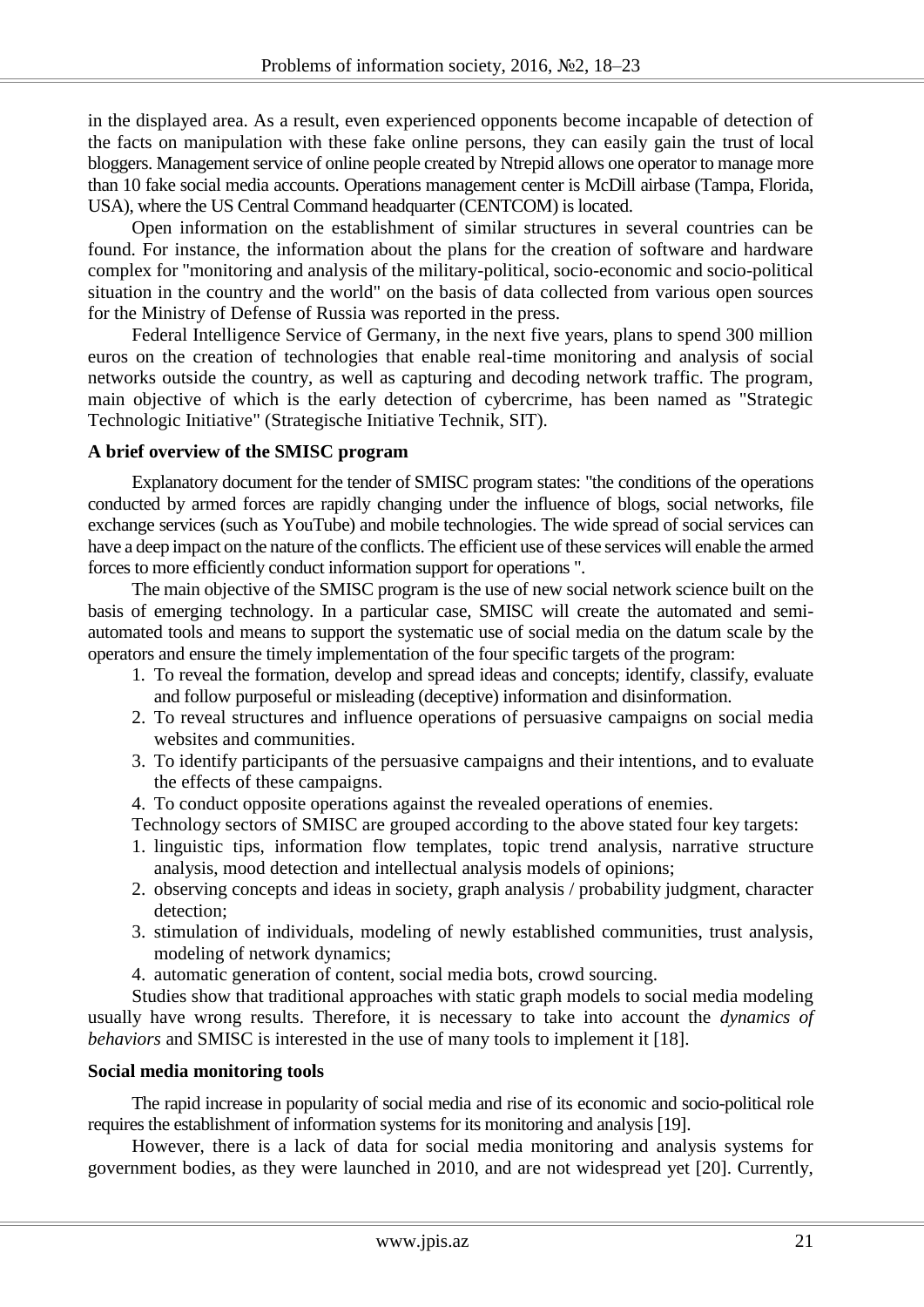most of the introduced social media monitoring tools in the market are focused on business issues. They identify how many times the names of certain brands, companies, products or services have been mentioned in social media, users' attitudes towards them (positive, negative, neutral), detects the tone of opinions, divides the authors of opinions into segments according to gender, age, location, interests and etc.

It should be mentioned that there are several monitoring tools in popular social network services. For instance, *Facebook Insights, Google Analytics, Twitter Analytics, Analytics LinkedIn, Pinterest Analytics*. Currently*,* web portals in English, such as *SumAll, Sysomos, UberVU, SproutSocial,* in Russian, such as *YouScan, Brand Analutics, Babkee, BrandSpotter, Buzz Look, IQBuzz, SemanticForce, Wobot, Крибрум* etc., offer social media monitoring services. Following paragraphs provide brief information on some of the monitoring systems.

*Seesmic (seesmic.com)* - free service for social media monitoring. It supports *Twitter, Facebook, LinkedIn, Chatter, Google Buzz, Ping.fm*. *Seesmic* has application programs for the Internet, personal computers, *iPhone, Android, Windows Mobile*. In essence, *Seesmic twitter* – is client, was created using *Adobe Air library*, therefore could work on many platforms.

*Socialmention (socialmention.com)* – is a free platform for the search and analysis of information on social networks. *Socialmention* searches meets on selective services or all social media that it supports. Besides, analysis of reminder and tones, related keywords, popular sources and etc. are included. *Socialmention* contains more than 100 social media sources including networks, social bookmarks, blogs, forums, social services.

*Hootsuite (hootsuite.com)* – is multifunctional service working with social media. The emphasis of service was on *Twitter*. Hootsuite enables working with *Facebook, LinkedIn, MySpace* and *Foursquare*, and *WordPress* blogs and could connect to *Ping.fm. Hootsuite* has several opportunities to work with different analysis. For instance, it is possible to connect to *Google Analytics*. *HootSuite* works on a number of mobile platforms: *iPhone, Android, Blackberry*. Mobile applications are free.

*Twitalyzer (twitalyzer.com)* – is analytical program-client for *Twitter.* and enables to monitor the number of links, to analyze the positive and negative comments, and to divide the audience into segments. Twitalyzer has been integrated with *Google Analytics* system and works with interactive diagrams and graphic tools.

*TweetDeck (tweetdeck.com)* – is tool for the monitoring and management of information on social networks like *Twitter, Facebook, MySpace, LinkedIn*, supports various filters, including filtering based on keyword, works on different platforms.

Despite existing and new services emerging each month, as well as presented opportunities, the whole social media monitoring systems are based on typical software [21-23].

# **Conclusion**

Along with functions as communication, information, and exchange of views, recently, social media is widely used as information impact tool, and becomes the stage for information confrontation and information warfare. Monitoring and analysis of social media data, without violating human rights and freedom of expression, enable to take the pulse, set the mood and detect expectations of the society. It creates ground for effective dialogue for the government with citizens, private sector, political parties and movements, civil society institutions. Social media analysis enables to timely detect emerging threats and implement counter-measures.

# **References**

- 1. Alguliyev R. M., Imamverdiyev Y. N. Abdullayeva F. C., Social Networks. Baku, "Information Technology" Publishing House, 2010, p.287
- 2. Wright D. Hinson M., Examining how public relations practitioners actually are using social media // Public Relations Journal, 2009, vol. 3, no. 3, pp. 1-33.